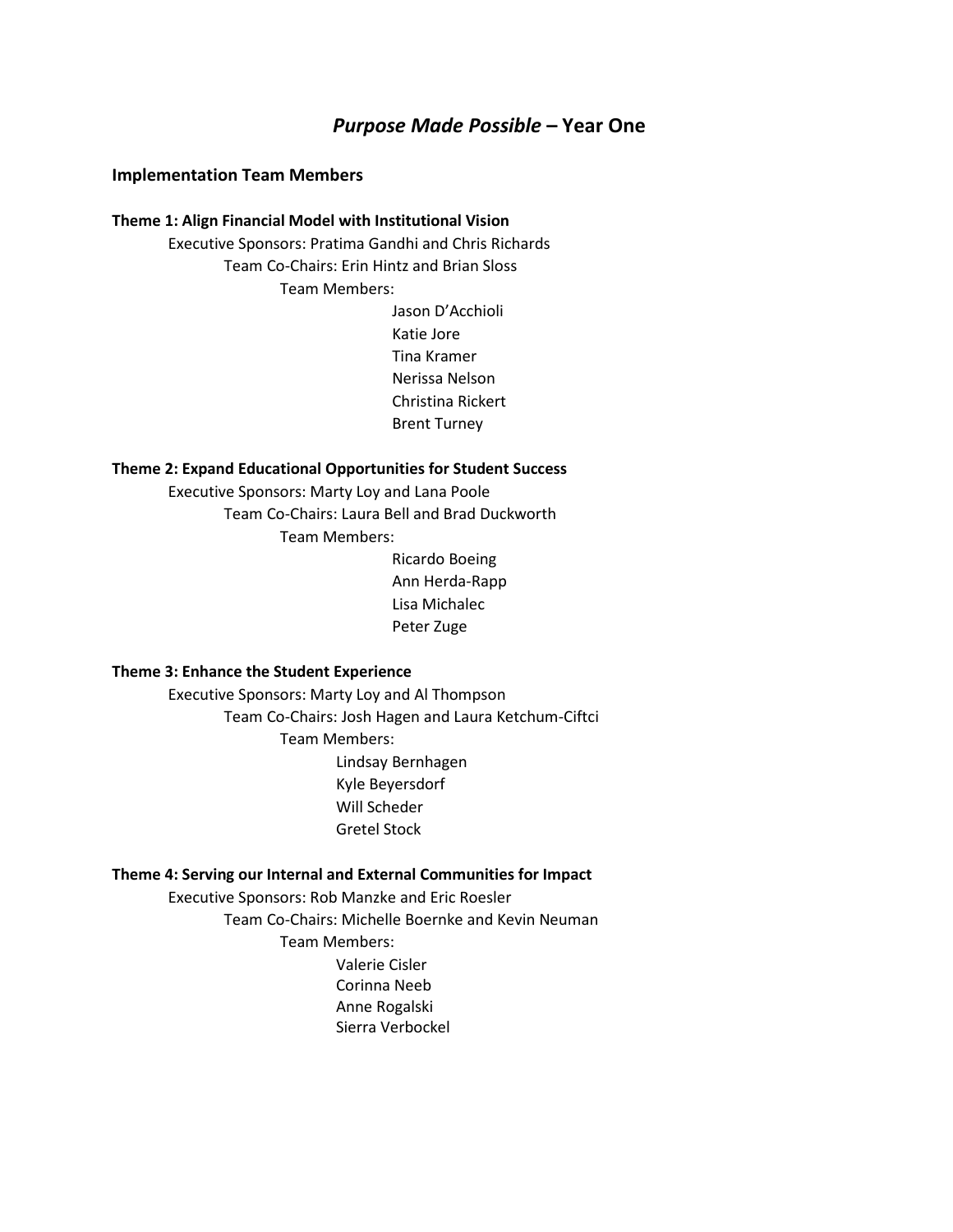#### **Glossary of Terms:**

- **Category** The identification of an item as a goal, strategy, tactic, or metric (see definitions below).
- **Code** A unique identifier for each item/activity included in the Year-1 plan. For example, Student Success 1.1e highlights a specific strategy as articulated in the Theme 2 activities.
- **Delaware Study** Shorthand reference for *The Cost Study at the University of Delaware*. From the study [website:](https://ire.udel.edu/cost/about-us/about-the-cost-study/) "The Cost Study is a discipline-level, comparative analysis of faculty teaching loads, direct instructional costs, and separately budgeted scholarly activity."
- **D/F/W** An abbreviation for the (metric of) percent of D, F, and W grades that are recorded for a course.
- **Goal** A broad, general statement of intended outcomes or results. Goals should be SMART (Specific, Measurable, Assignable, Realistic, Timebound).
- **Metric** A measurement that tracks, monitors, and assesses the effectiveness of an objective, initiative, or plan.
- **SCH** –Student Credit Hours; The SCH for a course section is calculated as the # of students enrolled in a section multiplied by the # of credits for the course.
- **SEO** –Search Engine Optimization
- **Strategy** A plan of action created to achieve a goal or vision or to address a strategic issue.
- **Tactic** A specific action to carry out a strategy.
- **Vision** An aspirational description of what an institution (and key parts of the external environment) will look like if it achieves its full potential.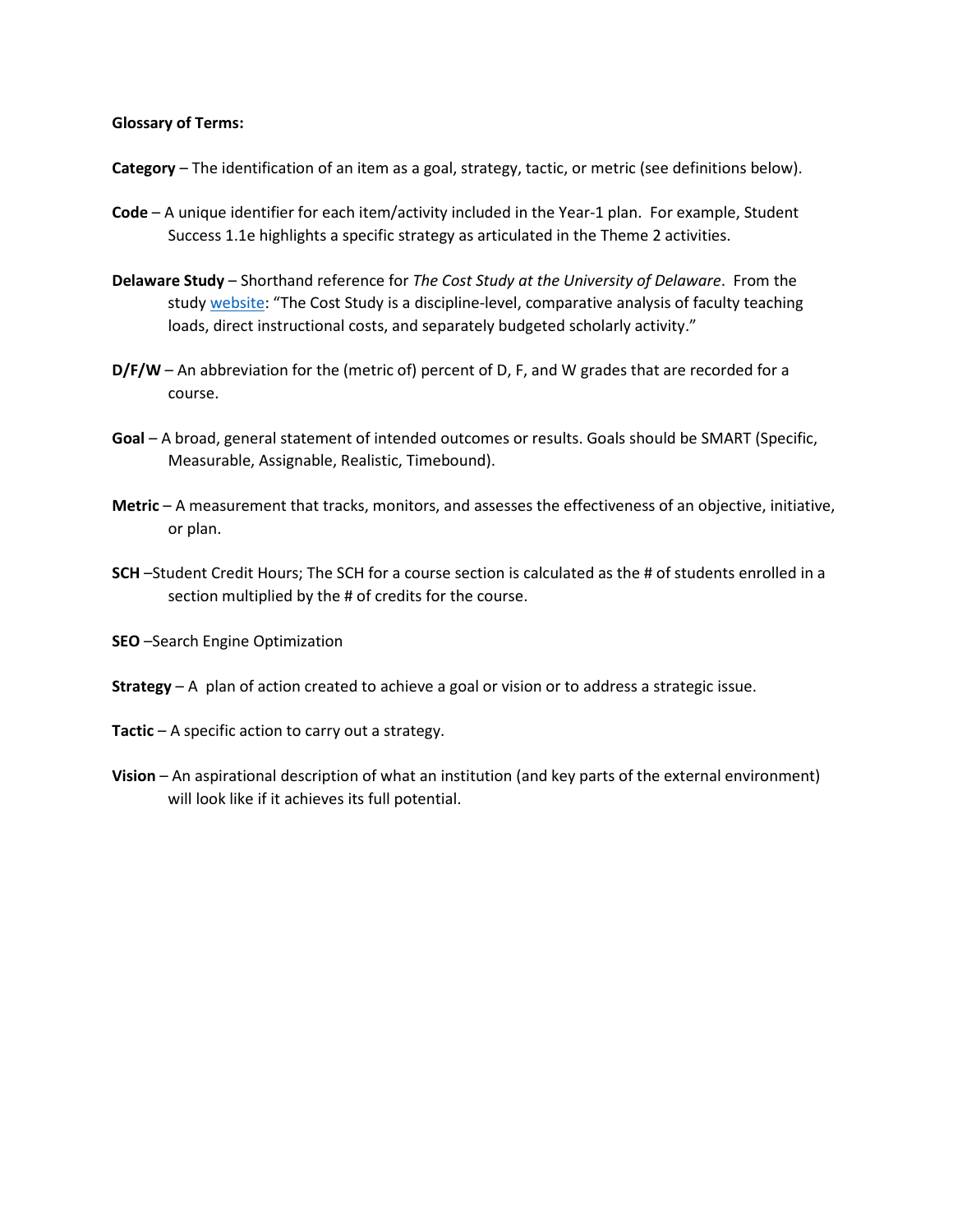# *Purpose Made Possible* **- Year-One Activities**

| <b>Milestone Description</b>                                                                                                                                                                                | Code                | <b>Category</b> |
|-------------------------------------------------------------------------------------------------------------------------------------------------------------------------------------------------------------|---------------------|-----------------|
| Align university expenditure levels with available resources. Annual expenditure levels in<br>university departments will be within the annual state budget allocation or the program<br>revenue generated. | <b>Finance 1.1</b>  | Goal            |
| Right-size the annual operating budget to sustainable enrollment levels.                                                                                                                                    | <b>Finance 1.1a</b> | <b>Outcome</b>  |
| Improve student affordability in comparison to peer institutions through possible increase of<br>student scholarship opportunities and financial assistance.                                                | Finance 1.1b        | Strategy        |
| Measure the number of scholarships and financial assistance awards provided to students.                                                                                                                    | Finance 1.1c        | <b>Metric</b>   |
| Allocate and monitor resources within units and ensure financial stability under leadership<br>purview.                                                                                                     | Finance 1.1d        | Strategy        |
| Determine budget allocations by November 2021 and execute the plan by July 1, 2022.                                                                                                                         | Finance 1.1e        | Metric          |
| Inform the campus of final divisional plans by February 2022.                                                                                                                                               | Finance 1.1f        | <b>Metric</b>   |
| Monitor budget to actual activity regularly and communicate information to campus units.                                                                                                                    | <b>Finance 1.1g</b> | <b>Outcome</b>  |
| Establish quarterly budget to actual reports for main operating funds for each Vice Chancellor<br>and/or Dean for monitoring budget.                                                                        | Finance 1.1h        | Strategy        |
| The Offices of Financial Planning & Budget and the Controller will partner with campus units to<br>assure budgets remain within established divisional/college parameters.                                  | Finance 1.1i        | Strategy        |
| Operate within budget allocation or revenue generated.                                                                                                                                                      | Finance 1.1j        | Metric          |
| Percent of budget/revenue expended is consistent quarterly with budget and with prior<br>year trends.                                                                                                       | Finance 1.1k        | <b>Metric</b>   |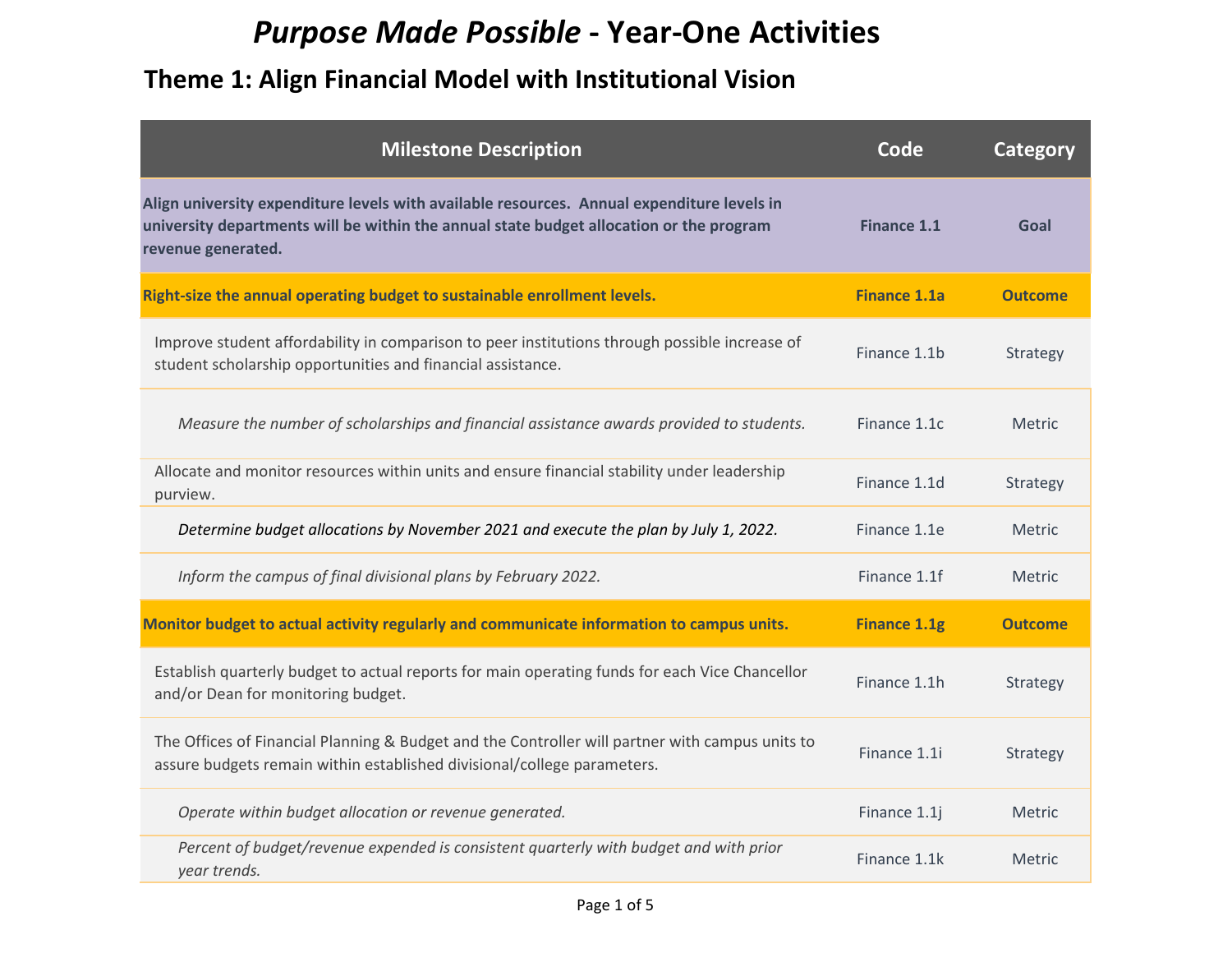| <b>Milestone Description</b>                                                                                                                                                          | Code                | Category       |
|---------------------------------------------------------------------------------------------------------------------------------------------------------------------------------------|---------------------|----------------|
| Increase the financial knowledge of campus constituents.                                                                                                                              | <b>Finance 1.1l</b> | <b>Outcome</b> |
| Involve campus stakeholders throughout the budget development process.                                                                                                                | Finance 1.1m        | Strategy       |
| Conduct two campus-wide 'State of the Budget' addresses annually to increase<br>communication and transparency.                                                                       | Finance 1.1n        | <b>Metric</b>  |
| Execute basic budget and finance training workshops for campus stakeholders beginning<br>August 2021.                                                                                 | Finance 1.10        | <b>Metric</b>  |
| Develop financial dashboard/report to provide a higher-level financial analysis of each fiscal<br>year.                                                                               | Finance 1.1p        | <b>Metric</b>  |
| Adhere to the budget process involvement grid.                                                                                                                                        | Finance 1.1q        | <b>Metric</b>  |
| Send regular updates to the campus on budget issues and hold informal question and<br>answer sessions twice a year with Business Affairs leadership.                                  | Finance 1.1r        | <b>Metric</b>  |
| Utilize financial models that will be data informed, transparent, objective, and action oriented.<br>The financial models will inform decisions to allocate and reallocate resources. | Finance 1.2         | Goal           |
| Identify sources to increase the strategic investment fund and define distribution criteria and<br>processes that allow for proactive decision-making.                                | <b>Finance 1.2a</b> | <b>Outcome</b> |
| Increase the strategic investment fund to support one-time strategic investments.                                                                                                     | Finance 1.2b        | Strategy       |
| Establish the desired strategic investment fund level and identify resources to support the<br>institution's strategic priorities.                                                    | Finance 1.2c        | <b>Metric</b>  |
| Implement a clearly defined, transparent process for distributing funds.                                                                                                              | Finance 1.2d        | <b>Metric</b>  |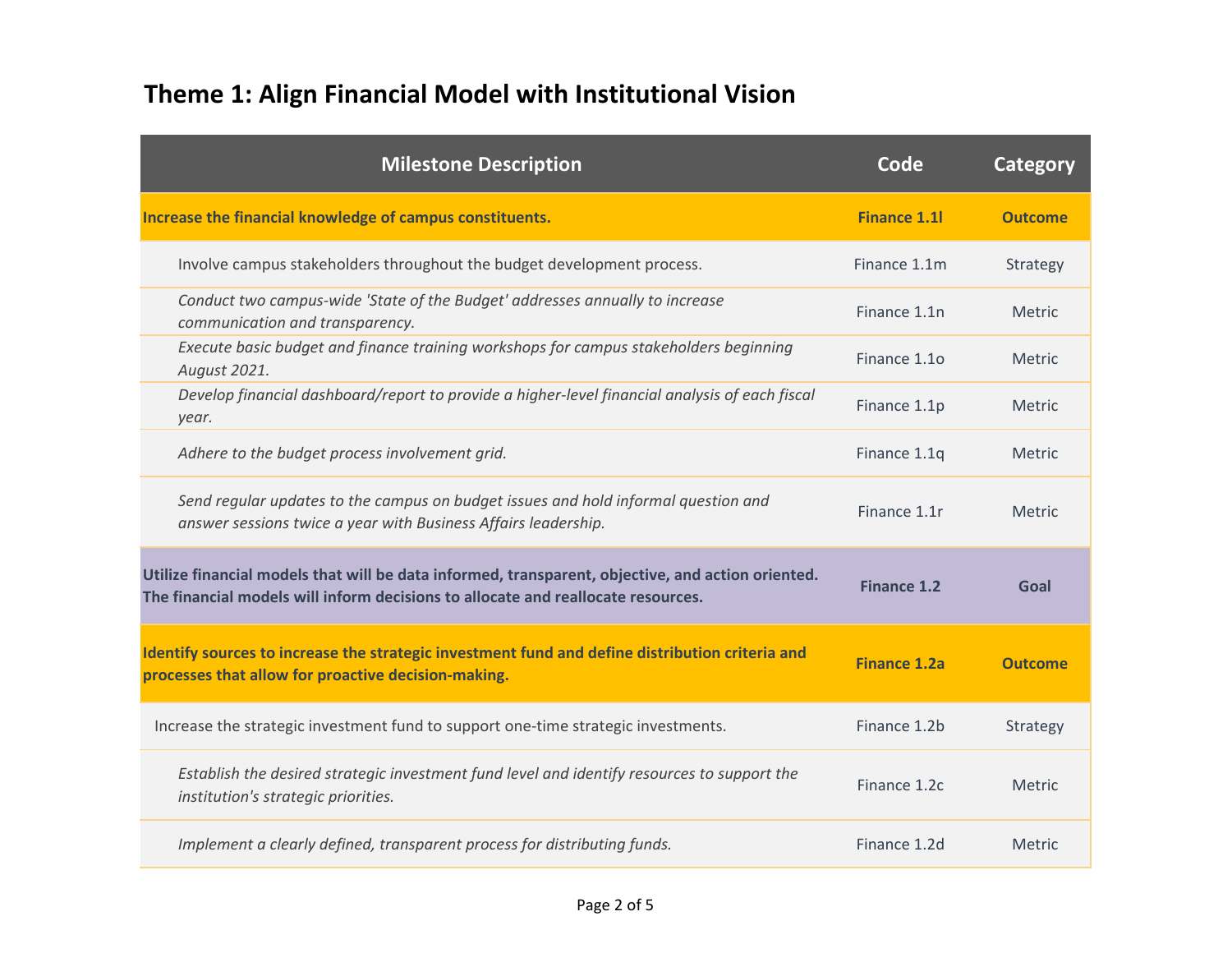| <b>Milestone Description</b>                                                                                                                                                                                                                                                                                                   | Code                | <b>Category</b> |
|--------------------------------------------------------------------------------------------------------------------------------------------------------------------------------------------------------------------------------------------------------------------------------------------------------------------------------|---------------------|-----------------|
| Develop and/or finalize budget models that are understood, transparent, cohesive, align with<br>the institutional vision, and are flexible enough to allow for budget adjustments necessary to<br>reflect the evolving vision over time. Ensure the financial models align to form an overall<br>cohesive financial structure. | <b>Finance 1.2e</b> | <b>Outcome</b>  |
| Create a data system within the Office of Institutional Research to supply budget data needed<br>to inform the activity-based budget allocation model for the curricular-related GPR budget of<br>the degree-granting colleges.                                                                                                | Finance 1.2f        | Strategy        |
| Utilize the most recent Delaware Study data and confirm the weighting factor for each<br>college.                                                                                                                                                                                                                              | Finance 1.2g        | Metric          |
| Establish parameters for collecting and applying consistent and accurate SCH, graduation,<br>and majors declared data.                                                                                                                                                                                                         | Finance 1.2h        | <b>Metric</b>   |
| Negotiate, apply, and communicate factors that deviate from what the model suggests.                                                                                                                                                                                                                                           | Finance 1.2i        | Metric          |
| Implement the activity-based budget allocation model for the curricular-related GPR budget of<br>the degree-granting colleges by July 2022.                                                                                                                                                                                    | Finance 1.2j        | Strategy        |
| Determine budget reallocations by November 2021 and execute the plan by July 2022.                                                                                                                                                                                                                                             | Finance 1.2k        | Metric          |
| Research zero-based and other budget models for program revenue units and determine<br>feasibility for implementation.                                                                                                                                                                                                         | Finance 1.21        | Strategy        |
| Report on various models and options for implementation.                                                                                                                                                                                                                                                                       | Finance 1.2m        | <b>Metric</b>   |
| Create processes and metrics to support the financial models and to inform decision-making.                                                                                                                                                                                                                                    | <b>Finance 1.3</b>  | Goal            |
| Develop and/or determine metrics to measure the overall financial success of the campus and<br>continually measure the level of success achieved.                                                                                                                                                                              | <b>Finance 1.3a</b> | <b>Outcome</b>  |
| Measure overall financial success of the campus using agreed upon metrics.                                                                                                                                                                                                                                                     | Finance 1.3b        | Strategy        |
| Define the metrics used for measurement and generate an annual report.                                                                                                                                                                                                                                                         | Finance 1.3c        | Metric          |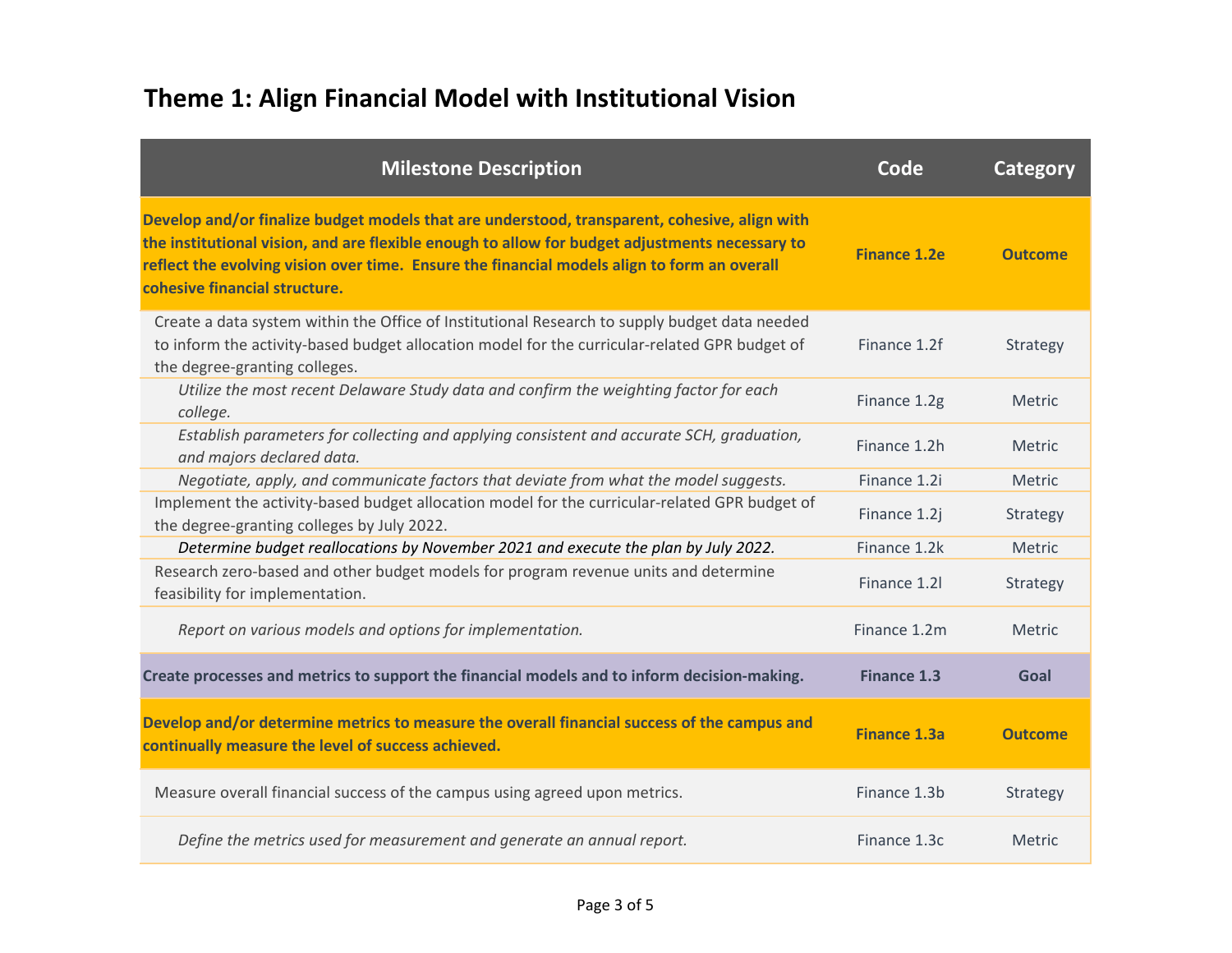| <b>Milestone Description</b>                                                                                                                                                                      | Code                | <b>Category</b> |
|---------------------------------------------------------------------------------------------------------------------------------------------------------------------------------------------------|---------------------|-----------------|
| Encourage financial growth. New revenue sources will be explored and analyzed for financial<br>viability.                                                                                         | <b>Finance 1.4</b>  | Goal            |
| Explore and develop new fiscally viable revenue sources.                                                                                                                                          | <b>Finance 1.4a</b> | <b>Outcome</b>  |
| Create a sustainable financial model to support summer and Winterim course offerings and<br>revenue growth by May 2022.                                                                           | Finance 1.4b        | Strategy        |
| Prototype a cost-recovery budget model for summer and Winterim course offerings and<br>gain support of the degree granting colleges.                                                              | Finance 1.4c        | <b>Metric</b>   |
| Create a profitable non-credit outreach operation.                                                                                                                                                | Finance 1.4d        | Strategy        |
| Research and report on best practices in non-credit outreach and establish a long-term plan<br>to bolster UWSP Continuing Education.                                                              | Finance 1.4e        | <b>Metric</b>   |
| Plan and execute a capital campaign aligned with University priorities.                                                                                                                           | <b>Finance 1.4f</b> | <b>Outcome</b>  |
| Assess campus readiness for a capital campaign.                                                                                                                                                   | Finance 1.4g        | Strategy        |
| Act on consultant recommendation regarding readiness of Advancement, Academic Affairs,<br>university leadership, UWSP Foundation, and prospective donors to undertake a multi-year<br>initiative. | Finance 1.4h        | <b>Metric</b>   |
| Designate a campaign management group to structure, lead, and monitor preparation and<br>execution of a strategic fundraising initiative.                                                         | Finance 1.4i        | Strategy        |
| Determine campaign modality (micro vs. comprehensive).                                                                                                                                            | Finance 1.4j        | <b>Metric</b>   |
| Create and align case statements with college and campus priorities.                                                                                                                              | Finance 1.4k        | <b>Metric</b>   |
| Restructure and realign University Advancement.                                                                                                                                                   | Finance 1.4         | Strategy        |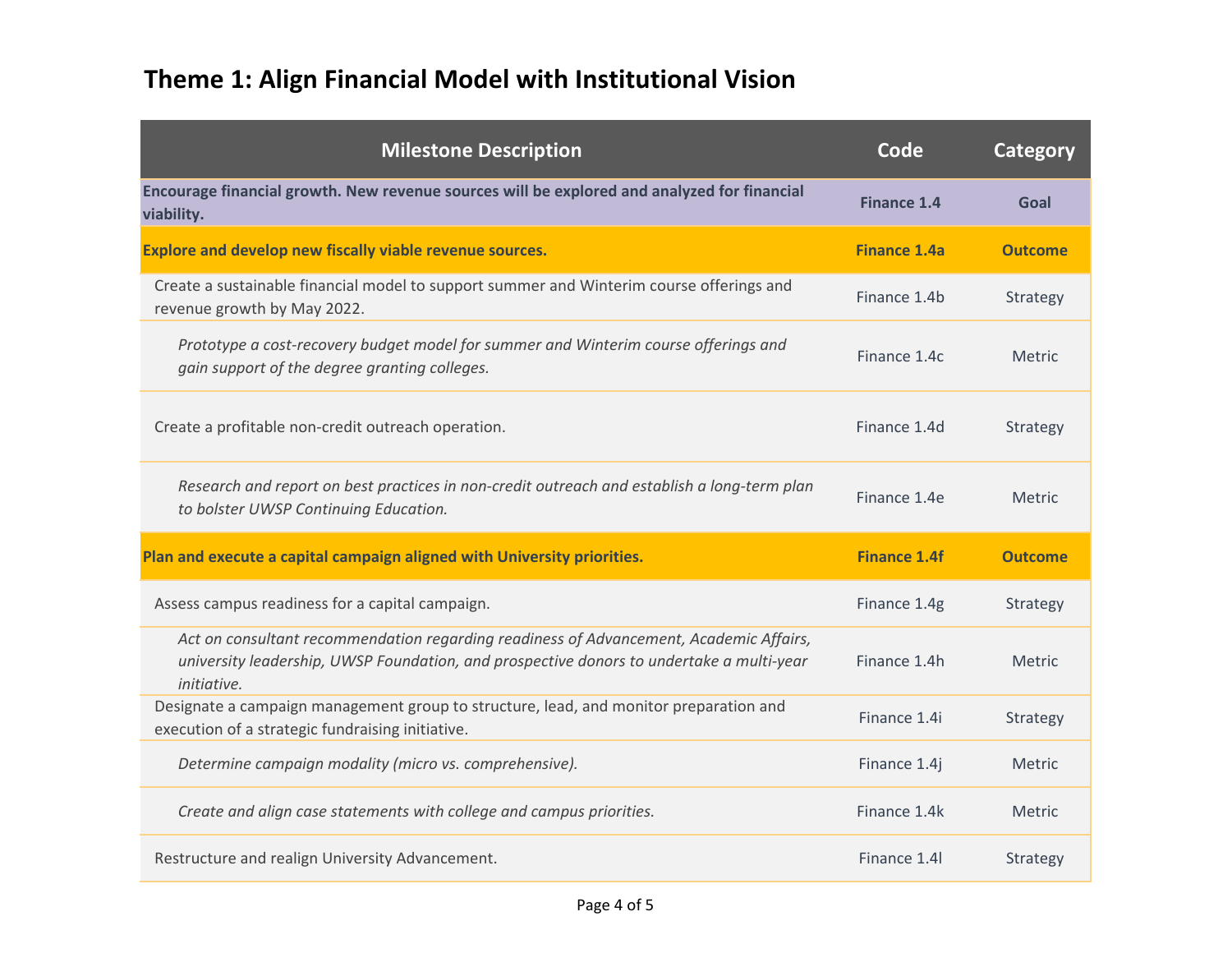| <b>Milestone Description</b>                                       | Code         | Category      |
|--------------------------------------------------------------------|--------------|---------------|
| Ensure staffing levels are adequate to conduct a capital campaign. | Finance 1.4m | <b>Metric</b> |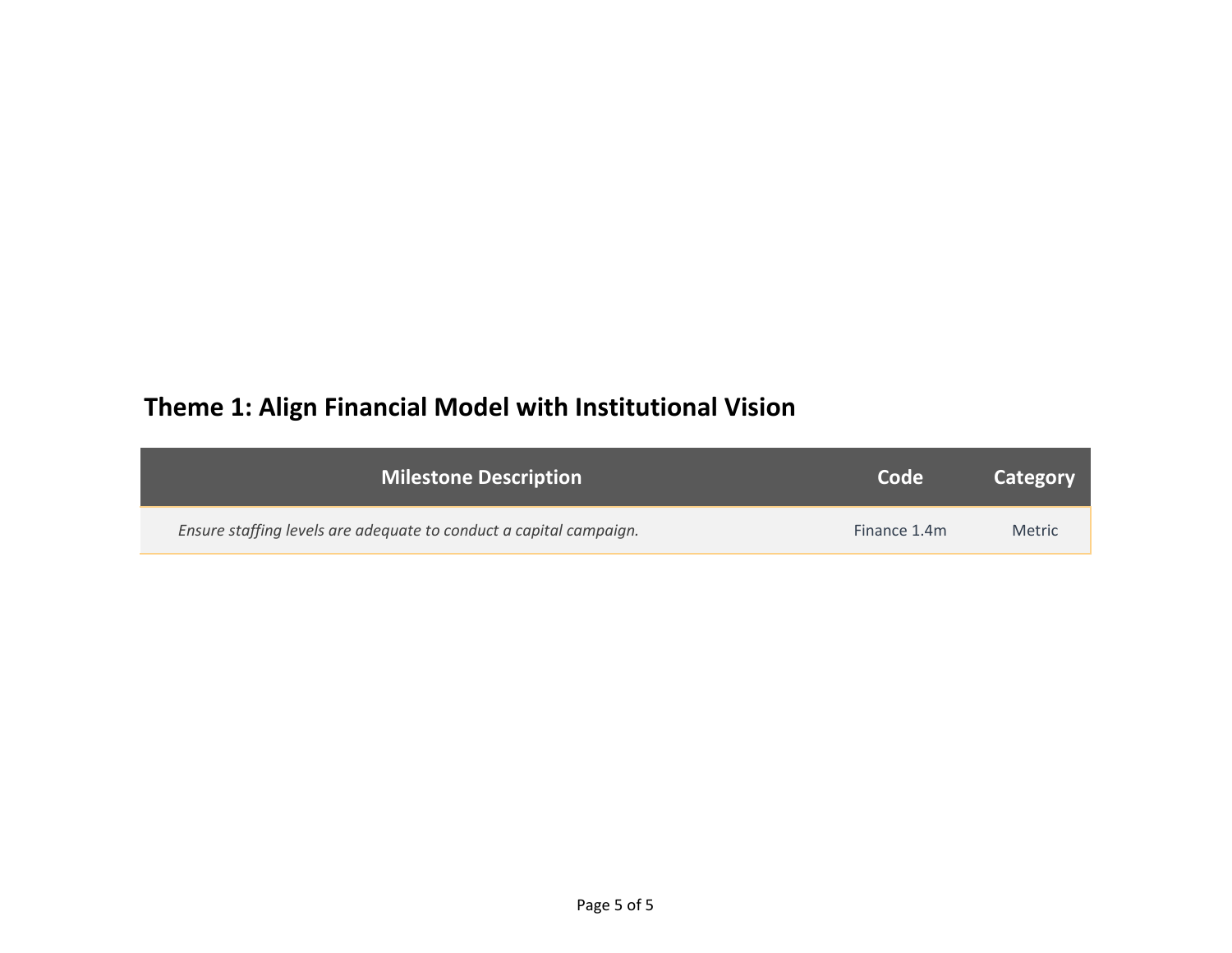## **Theme 2: Expand Educational Opportunities for Student Success**

| <b>Milestone Description</b>                                                                                                                                                                                                                                            | Code                        | Category |
|-------------------------------------------------------------------------------------------------------------------------------------------------------------------------------------------------------------------------------------------------------------------------|-----------------------------|----------|
| We will increase and expand access by enhancing strategic partnerships with high schools and<br>other educational institutions that support college-bound student success, college completion, Student Success 1.1<br>and enrollment growth for a diverse student body. |                             | Goal     |
| Develop five-year recruitment and enrollment targets by student segment by July 2022<br>(dependent upon AA program expansion decisions) (e.g. UGRD, TRAN, URM, GRAD,<br>INTL, Out-of-State, MSEP, Athletes, Honors, Adult, First-Gen)                                   | <b>Student Success 1.1a</b> | Outcome  |
| Analyze demographic and market trends, historical enrollments, and new program potential<br>to create new pipelines, benchmarks and predictive models.                                                                                                                  | <b>Student Success 1.1b</b> | Strategy |
| Metric/measure will be number of students in each enrollment segment<br>as noted above                                                                                                                                                                                  | <b>Student Success 1.1c</b> | Metric   |
| Optimize the use of marketing tools and strategies to achieve recruitment and enrollment<br>targets.                                                                                                                                                                    | <b>Student Success 1.1d</b> | Outcome  |
| Implement SEO strategies and utilize data analytics to increase prospective student website<br>traffic and engagement by establishing benchmarks at January, 2022 launch.                                                                                               | <b>Student Success 1.1e</b> | Strategy |
| Metric/measure will be traffic, engagement and conversions with benchmarks established<br>at launch of website.                                                                                                                                                         | <b>Student Success 1.1f</b> | Metric   |
| Utilize a concentrated omni-channel marketing strategy (e.g. email, postal mail, social media,<br>URL address, and text) to engage best-fit prospect and inquiry student segments                                                                                       | <b>Student Success 1.1g</b> | Strategy |
| Metric/measure will be leads generated through digital ads, website,<br>and other tactics to increase historical number by 10% by July 2022 (from 8,800 to 9,680)                                                                                                       | Student Success 1.1h        | Metric   |
| Implement and optimize use of new CRM tool to build relationships with prospective<br>students                                                                                                                                                                          | <b>Student Success 1.1i</b> | Strategy |
| Metric/measure will be ability to engage prospects and inquiries via open rates,<br>click-through rates, unsubscribe rates, response rates, movement through funnel,<br>etc. - benchmarks established July 2021 when Slate is launched                                  | Student Success 1.1j        | Metric   |
| Optimize Available Scholarship and Grant Dollars to support every segment (e.g. UGRD, TRAN,<br>URM, INTL, Out-of-State, MSEP, Honors, Adult, First-Gen)                                                                                                                 | <b>Student Success 1.1k</b> | Outcome  |
| Ensure that 100% of WI Grant dollars are awarded annually                                                                                                                                                                                                               | <b>Student Success 1.1l</b> | Strategy |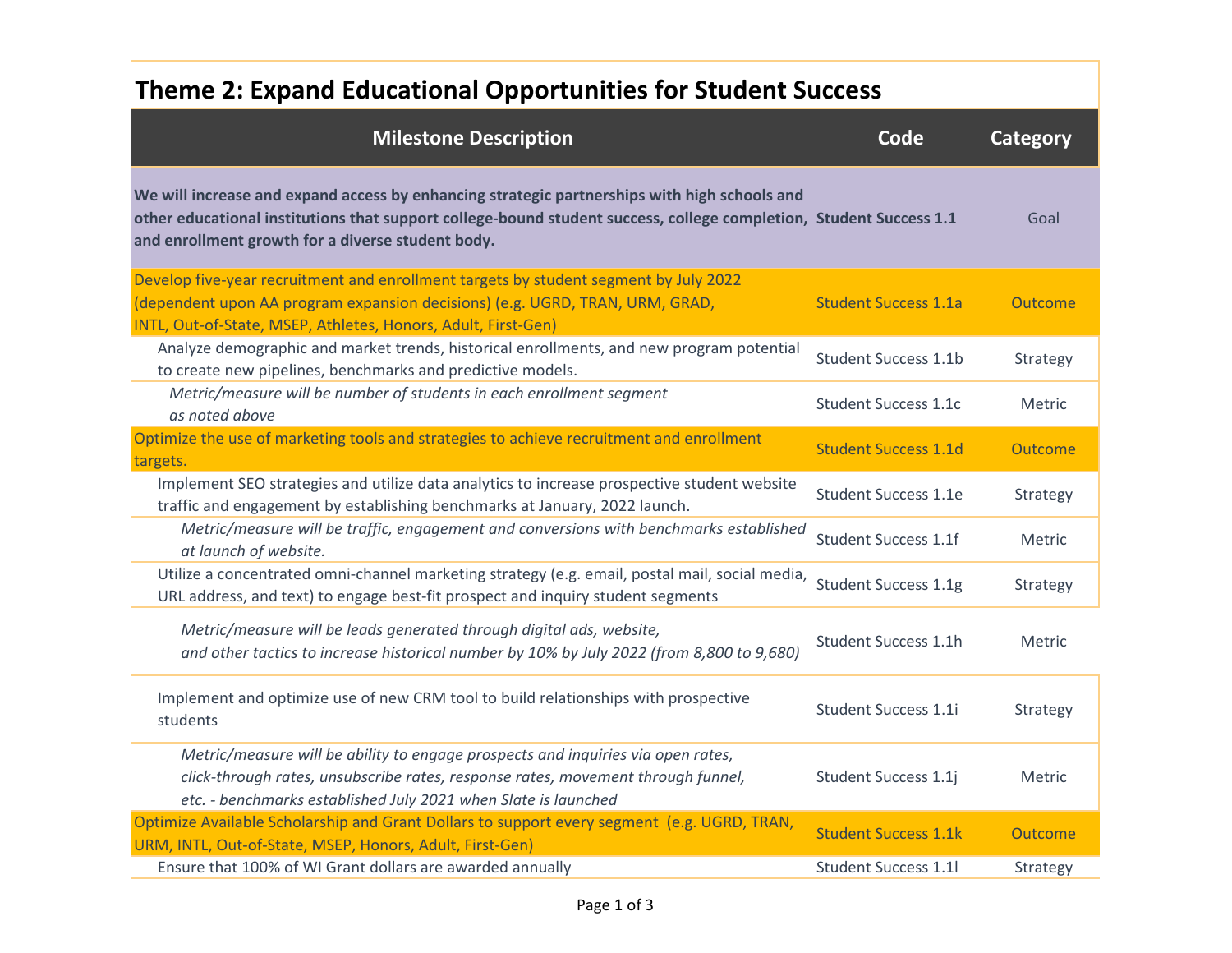### **Theme 2: Expand Educational Opportunities for Student Success**

| <b>Milestone Description</b>                                                                                                                                                                                                                                                                                                                                                                                                            | Code                        | Category |
|-----------------------------------------------------------------------------------------------------------------------------------------------------------------------------------------------------------------------------------------------------------------------------------------------------------------------------------------------------------------------------------------------------------------------------------------|-----------------------------|----------|
| 100% of WI Grant dollars are awarded                                                                                                                                                                                                                                                                                                                                                                                                    | Student Success 1.1m        | Metric   |
| Optimize use of scholarship dollars to recruit target markets (e.g. UGRD, TRAN, URM, GRAD,<br>INTL, Out-of-State, MSEP, Athletes, Honors, Adult, First-Gen)                                                                                                                                                                                                                                                                             | Student Success 1.1n        | Strategy |
| Decrease number of students that remain in Financial Aid verification process by 10% by<br>removing barriers, in particular for URM and first-gen students, by September, 2022                                                                                                                                                                                                                                                          | <b>Student Success 1.10</b> | Strategy |
| Metric/measure is number of students processed through verification                                                                                                                                                                                                                                                                                                                                                                     | Student Success 1.1p        | Metric   |
| Using fall 2021 as a benchmark, increase yield rate from admit to enroll by X% by fall 2022                                                                                                                                                                                                                                                                                                                                             | <b>Student Success 1.1q</b> | Outcome  |
| Strategies, goals, and timeline will be established as we launch new engagement tools<br>(e.g. SEM Rush, ZeeMee, parent tool), establishment of customer service center, and launch<br>of new CRM system                                                                                                                                                                                                                                | Student Success 1.1r        | Strategy |
| Increase high school campus visit numbers by XX% by fall 2022                                                                                                                                                                                                                                                                                                                                                                           | <b>Student Success 1.1s</b> | Outcome  |
| Establish summer visit campaign aimed at increasing high schoolers visiting campus                                                                                                                                                                                                                                                                                                                                                      | <b>Student Success 1.1t</b> | Strategy |
| Goals and metrics based on enrollment goals following budget                                                                                                                                                                                                                                                                                                                                                                            | Student Success 1.1u        | Metric   |
| Develop, in partnership with academic departments, new on-campus visit experiences<br>to feed high-demand programs by fall 2023 (major days, career days,<br>competitions/tournaments, etc.)                                                                                                                                                                                                                                            | Student Success 1.1v        | Strategy |
| Goals and metrics based on enrollment goals following budget                                                                                                                                                                                                                                                                                                                                                                            | <b>Student Success 1.1w</b> | Metric   |
| Double the number of articulation agreements with WTCS institutions by May 2022.                                                                                                                                                                                                                                                                                                                                                        | <b>Student Success 1.1x</b> | Outcome  |
| Complete ongoing grant-funded project to develop a master UW System transfer agreement<br>for the liberal arts WTCS degree.                                                                                                                                                                                                                                                                                                             | Student Success 1.1y        | Strategy |
| Extend existing UWSP articulation agreements to other Wisconsin Technical College System<br>institutions.                                                                                                                                                                                                                                                                                                                               | <b>Student Success 1.1z</b> | Strategy |
| Explore offering needed degree-completion programs online to expand access to place-<br>bound, working students.                                                                                                                                                                                                                                                                                                                        | Student Success 1.1aa       | Strategy |
| We will grow programs and harness technologies to support post-traditional and graduate<br>learners through creative delivery methods including but not limited to branch campuses,<br>hybrid, online, or collaborative models. This shall involve strengthening student support in<br>terms of course timing/availability, academic calendars, evening/weekend classroom, office<br>and service access, and prior learning experience. | <b>Student Success 1.2</b>  | Goal     |
| Create a multifaceted credit for prior learning structure by May 2022.                                                                                                                                                                                                                                                                                                                                                                  | <b>Student Success 1.2a</b> | Outcome  |
| Work with schools to evaluate which disciplines are most appropriate for prior learning.                                                                                                                                                                                                                                                                                                                                                | <b>Student Success 1.2b</b> | Strategy |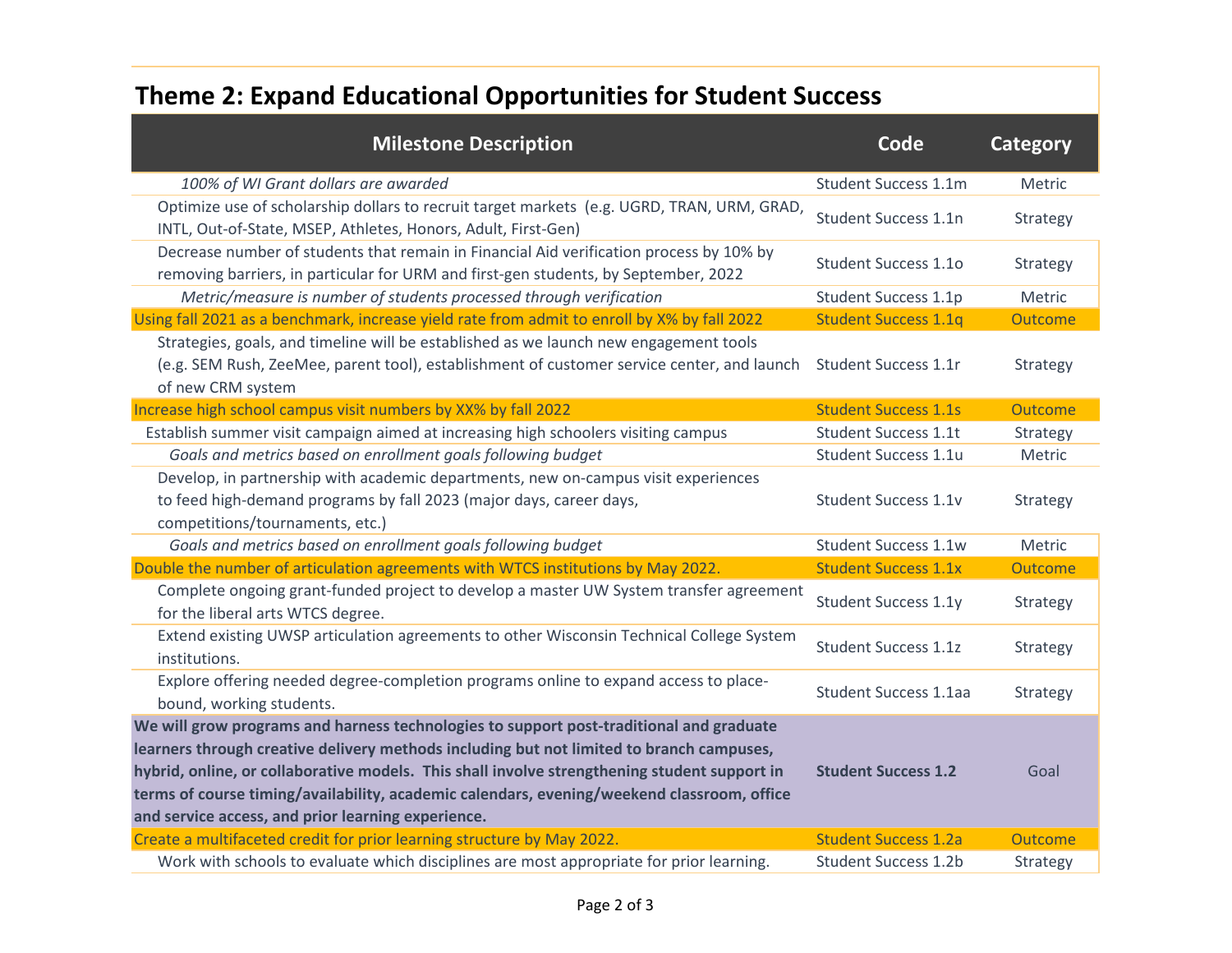### **Theme 2: Expand Educational Opportunities for Student Success**

| <b>Milestone Description</b>                                                                                                                                                                                                                                                                                                         | Code                        | <b>Category</b> |
|--------------------------------------------------------------------------------------------------------------------------------------------------------------------------------------------------------------------------------------------------------------------------------------------------------------------------------------|-----------------------------|-----------------|
| Evaluate competitive landscape to understand how technical, private, and UW schools<br>structure credit for prior learning.                                                                                                                                                                                                          | <b>Student Success 1.2c</b> | Strategy        |
| Create a structure to develop online programs to serve targeted needs, support multiple online<br>delivery methods, and support students in online programs.                                                                                                                                                                         | <b>Student Success 1.2d</b> | Outcome         |
| Develop options for an administrative structure to support online programs.                                                                                                                                                                                                                                                          | <b>Student Success 1.2e</b> | Strategy        |
| Evaluate the program areas and student segments for which there is a market demand<br>for online offerings.                                                                                                                                                                                                                          | <b>Student Success 1.2f</b> | Strategy        |
| Develop a pipeline of new online programs targeted to post-traditional students by XXXX.                                                                                                                                                                                                                                             | <b>Student Success 1.2g</b> | Strategy        |
| Purposefully develop online programs to serve traditional and technical college transfer<br>students.                                                                                                                                                                                                                                | <b>Student Success 1.2h</b> | Strategy        |
| We will develop and implement internal systems and structures to better serve diverse<br>prospective students in our market. The system should use data to determine financial and<br>program viability, and inform new programs/offerings relevant to K-12 traditional, post-<br>traditional, graduate, and continuing ed students. | <b>Student Success 1.3</b>  |                 |
| Create a regular process supporting new program development, including majors,<br>certificates, and "stackable" academic credentials, in partnership with the Division of Marketing Student Success 1.3a<br>and Enrollment by May 2022.                                                                                              |                             | Outcome         |
| Expand and evaluate the use of Burning Glass for market research and career outcome data.  Student Success 1.3b                                                                                                                                                                                                                      |                             | Strategy        |
| Annually scan for program development opportunities best able to reach traditional and post-<br>traditional students, noting best options to improve access through instructional modality or Student Success 1.3c<br>campus location.                                                                                               |                             | Strategy        |
| Formalize the rigorous evaluation of market demand, instructional capacity, and other<br>financial requirements for all proposed programs.                                                                                                                                                                                           | <b>Student Success 1.3d</b> | Strategy        |
| Provide an annual program health report with key performance indicators for all undergraduate<br>and graduate programs by May 2022.                                                                                                                                                                                                  | <b>Student Success 1.3e</b> | Outcome         |
| We will increase our unique cross-disciplinary work to leverage (or promote) our strengths in<br>sustainability, global awareness, and diversity, equity, and inclusion, for prospective students<br>at all credential and continuing education levels.                                                                              | <b>Student Success 1.4</b>  | Goal            |
| Community Sustainability major will be launched by Fall 2022                                                                                                                                                                                                                                                                         | <b>Student Success 1.4a</b> | Outcome         |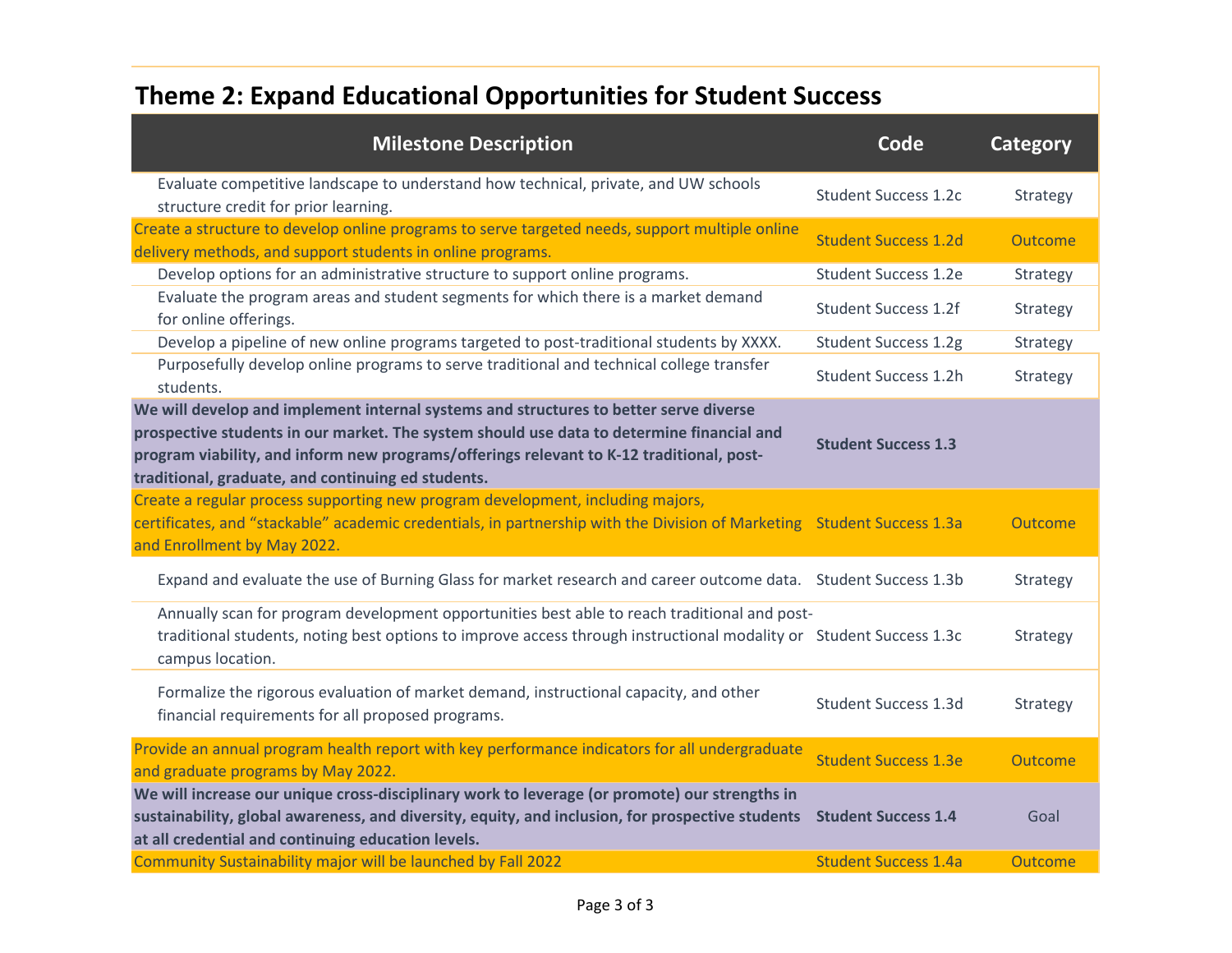| <b>Milestone Description</b>                                                                                                                                                                                                                                                                                | Code                           | Category       |
|-------------------------------------------------------------------------------------------------------------------------------------------------------------------------------------------------------------------------------------------------------------------------------------------------------------|--------------------------------|----------------|
| We will prioritize and expand high-impact practices (HIP) to boost student learning,<br>development, and engagement.                                                                                                                                                                                        | <b>Student Experience 1.1</b>  | Goal           |
| Focus efforts on equitable student access to HIPs we can do well as an institution and for<br>which we can demonstrate markers of quality, ensuring that all students participate in at least<br>two HIPs during their college career, with at least one taking place during their first year on<br>campus. | <b>Student Experience 1.1a</b> | <b>Outcome</b> |
| Develop a shared understanding of markers of quality and a rubric for assessing existing and<br>new high impact practices.                                                                                                                                                                                  | Student Experience 1.1b        | Strategy       |
| Rubric adopted by May 2022 for implementation in fall 2022                                                                                                                                                                                                                                                  | Student Experience 1.1c        | Metric         |
| Ensure that every graduate can demonstrate mastery of rigorous critical thinking skills utilizing<br>assessments familiar to employers.                                                                                                                                                                     | Student Experience 1.1d        | Strategy       |
| Assessment results for first-year vs. graduating students.                                                                                                                                                                                                                                                  | Student Experience 1.1e        | Metric         |
| Increase internships/capstone placements across all Student Affairs departments - childcare,<br>graphic design and marketing, residential living, culinary arts, etc.                                                                                                                                       | Student Experience 1.1f        | Strategy       |
| Number of students participating in internships/capstone placements in Student Affairs<br>departments                                                                                                                                                                                                       | Student Experience 1.1g        | Metric         |
| We will deliver vibrant yet tailored student services that support the retention and success of<br>all students.                                                                                                                                                                                            | <b>Student Experience 1.2</b>  | Goal           |
| Achieve and maintain a minimum annual first-to-second year retention rate of 80%.                                                                                                                                                                                                                           | <b>Student Experience 1.2a</b> | <b>Outcome</b> |
| Engage faculty and academic staff in professional development related to classroom-based<br>retention strategies.                                                                                                                                                                                           | Student Experience 1.2b        | Strategy       |
| Training program announced by December 2021 for implementation in spring 2022                                                                                                                                                                                                                               | Student Experience 1.2c        | Metric         |
| Identify high D/F/W-graded courses with departments and recommend changes.                                                                                                                                                                                                                                  | Student Experience 1.2d        | Strategy       |
| List of courses and recommendations submitted to academic units by May 2022                                                                                                                                                                                                                                 | Student Experience 1.2e        | Metric         |
| Increase the number of students with mid-semester balances who can enroll in subsequent<br>semesters by leveraging institutional and retention strategies.                                                                                                                                                  | Student Experience 1.2f        | Strategy       |
| Reduce the number/percentage of holds due to mid-semester balances                                                                                                                                                                                                                                          | Student Experience 1.2g        | Metric         |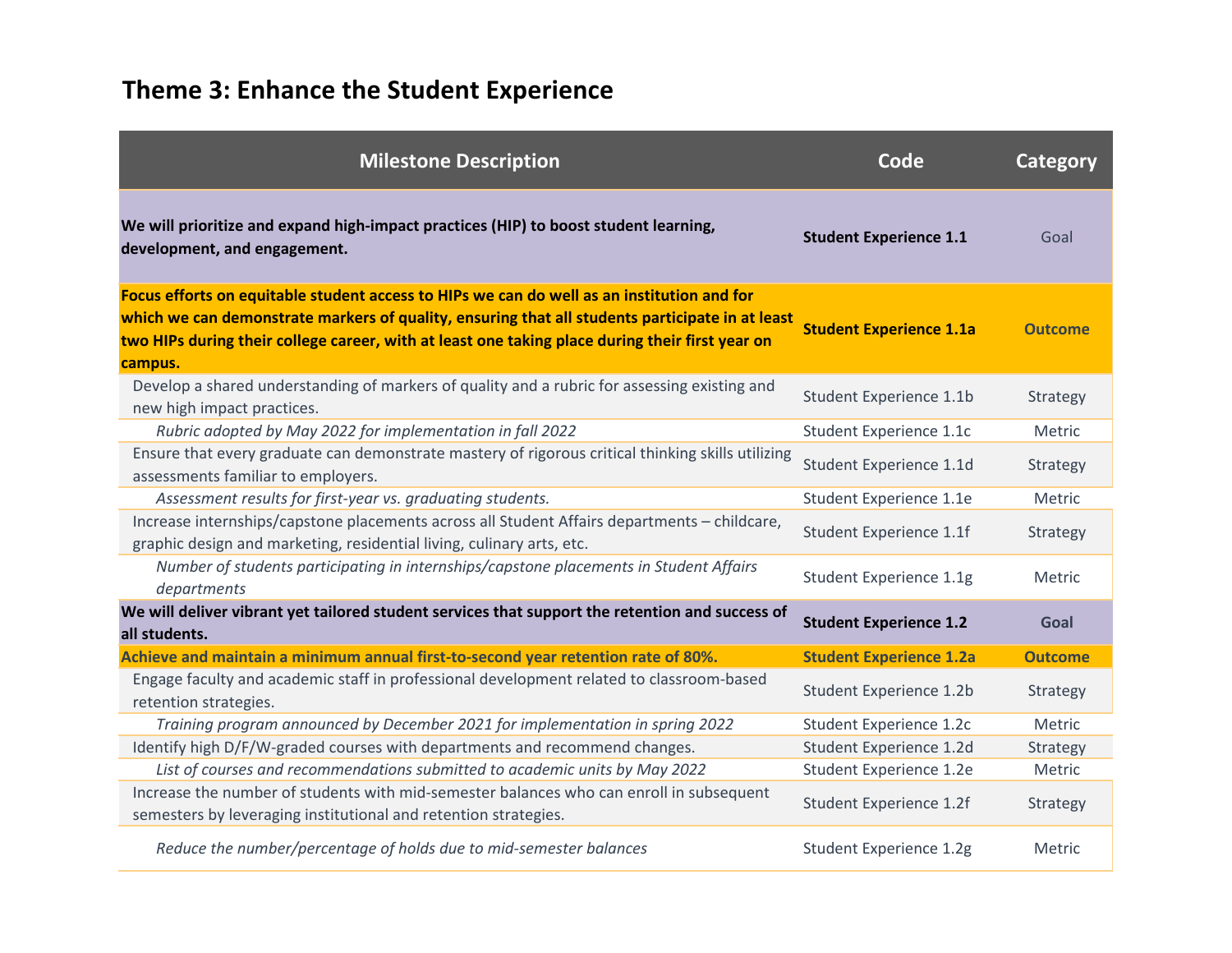| <b>Milestone Description</b>                                                                                                                                                                                                                      | Code                           | <b>Category</b> |
|---------------------------------------------------------------------------------------------------------------------------------------------------------------------------------------------------------------------------------------------------|--------------------------------|-----------------|
| Partner with degree-granting colleges, programs, and constituent groups to develop retention<br>targets for programs and student segments.                                                                                                        | Student Experience 1.2h        | Strategy        |
| Retention targets communicated to programs by May 2022                                                                                                                                                                                            | Student Experience 1.2i        | Metric          |
| Coordinate reporting each semester on programs/constituent groups, including retention gaps<br>and program-specific retention efforts to address those gaps.                                                                                      | Student Experience 1.2j        | Strategy        |
| Reports submitted to programs/constituent groups within two months of the end of each<br>semester                                                                                                                                                 | Student Experience 1.2k        | Metric          |
| Work with Navigate teams and other tools to integrate and communicate support for first-year<br>students intentionally and strategically in the curriculum, co-curriculum, student support, and<br>financial operations.                          | <b>Student Experience 1.2l</b> | Strategy        |
| Creation and use of a tracking mechanism to manage student communication across units                                                                                                                                                             | Student Experience 1.2m        | Metric          |
| Investigate and suggest strategies to address the root causes of attrition to the technical<br>colleges in the first year.                                                                                                                        | Student Experience 1.2n        | Strategy        |
| Submit strategies to Academic Affairs and Student Affairs by December 2021                                                                                                                                                                        | Student Experience 1.2o        | Metric          |
| Identify and scale up successful retention initiatives within Student Affairs. Improve<br>coordination, collaboration, and communication around retention and student success.                                                                    | Student Experience 1.2p        | Strategy        |
| Initiatives are identified and revised by December 2021 for implementation in fall 2022                                                                                                                                                           | Student Experience 1.2q        | Metric          |
| Ensure that all incoming students can receive a full-year academic schedule during STAR by<br><b>May 2022.</b>                                                                                                                                    | <b>Student Experience 1.2r</b> | <b>Outcome</b>  |
| Implement use of the Navigate or Peoplesoft academic planning tools to allow students to<br>graduate on time with the help of a four-year plan developed in tandem with an academic<br>advisor during their first semester on campus by May 2022. | <b>Student Experience 1.2s</b> | Strategy        |
| Successful deployment and utilization by the majority of departments by May 2022                                                                                                                                                                  | Student Experience 1.2t        | Metric          |
| Develop an intentional plan to increase student engagement to foster a "Sense of Belonging"<br>for all UWSP Students                                                                                                                              | <b>Student Experience 1.2u</b> | <b>Outcome</b>  |
| Grow SPIN usage by Student Affairs departments and UWSP students by 15% through new<br>marketing campaign to cultivate increased student engagement.                                                                                              | Student Experience 1.2v        | Strategy        |
| 15% Increase usage of SPIN from September 2021 to May 2022                                                                                                                                                                                        | Student Experience 1.2w        | Metric          |
| Enhance student service support to the branch campuses                                                                                                                                                                                            | Student Experience 1.2x        | Strategy        |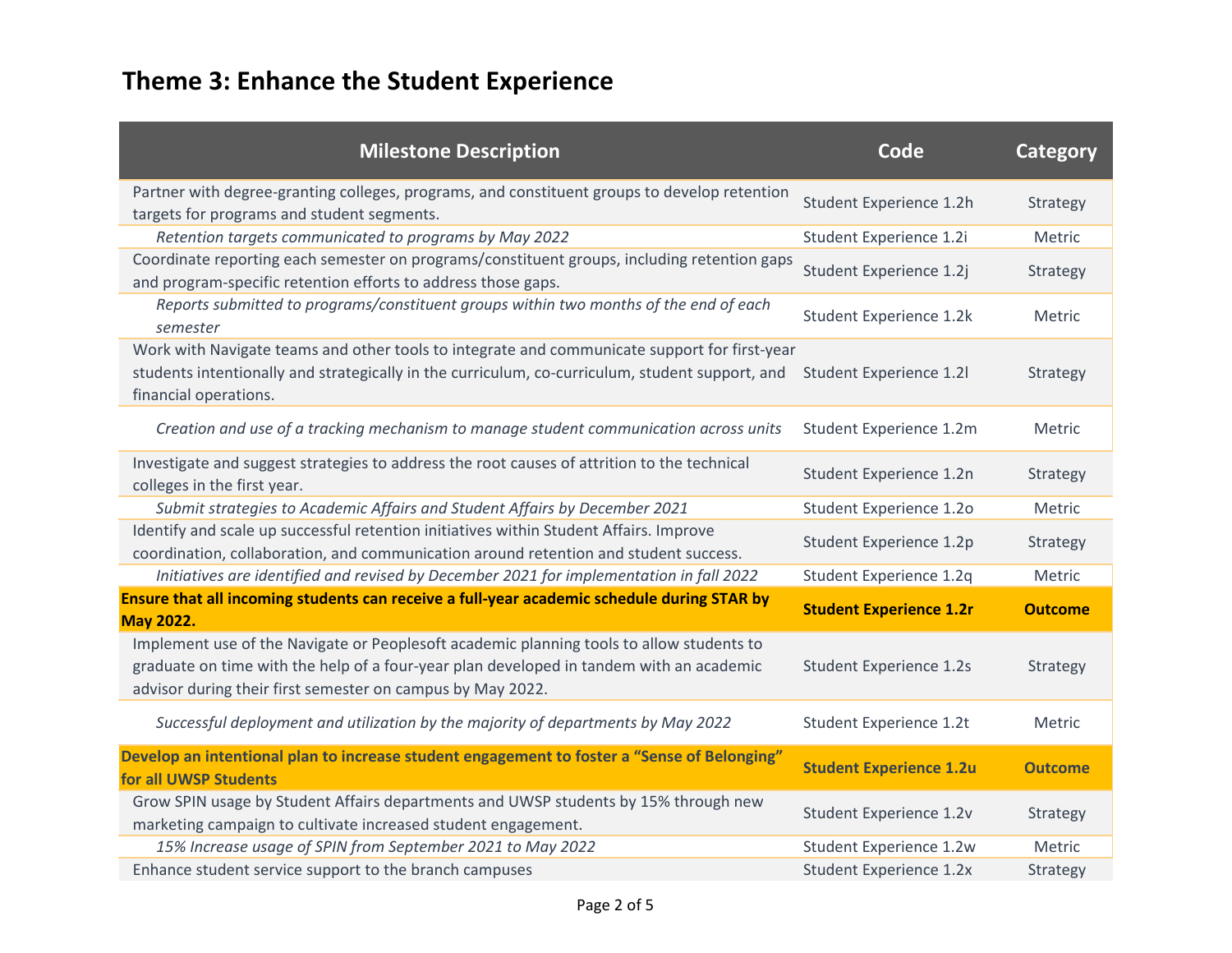| <b>Milestone Description</b>                                                                                                                                            | Code                           | <b>Category</b> |
|-------------------------------------------------------------------------------------------------------------------------------------------------------------------------|--------------------------------|-----------------|
| Identify specific support services for enhancement by May 2022 and implement in fall 2022                                                                               | Student Experience 1.2y        | Metric          |
| We will build and enhance a community that values inclusion, equity, and diversity.                                                                                     | <b>Student Experience 1.3</b>  | Goal            |
| Achieve a 10% increase in first-to-second year retention of students of color by 2025.                                                                                  | <b>Student Experience 1.3a</b> | <b>Outcome</b>  |
| Refine teaching and academic support models to mitigate achievement and retention gaps for<br>underrepresented and underserved students by fall 2023.                   | Student Experience 1.3b        | Strategy        |
| Refined models development by May 2023 for implementation in                                                                                                            | Student Experience 1.3c        | Metric          |
| Create a team of faculty, staff and students who are experts in their areas to draft a plan on<br>addressing closing the achievement gap.                               | Student Experience 1.3d        | Strategy        |
| Team created by fall 2021 and plan completed by May 2022                                                                                                                | Student Experience 1.3e        | Metric          |
| Identify through exit interviews, case-load model student-advisor engagement, and other<br>tactics the reasons why students of color leave and stay at UWSP.            | Student Experience 1.3f        | Strategy        |
| List of reasons submitted to Academic Affairs and Student Affairs by May 2022                                                                                           | Student Experience 1.3g        | Metric          |
| Ensure that UWSP provides opportunities for high quality engagement with social justice<br>content to all students, faculty, staff, and community members by fall 2023. | <b>Student Experience 1.3h</b> | <b>Outcome</b>  |
| Gather baseline data as to where and how in the major/minor curriculum and programming<br>students are encountering social justice and EDI issues.                      | Student Experience 1.3i        | Strategy        |
| Data collection complete by December 2021                                                                                                                               | Student Experience 1.3j        | Metric          |
| Develop a social justice institute that examines the root cause of social injustice and helps to<br>develop innovative solutions.                                       | Student Experience 1.3k        | Strategy        |
| Proposal completed by May 2022 for review and implementation during 2022-2023                                                                                           | Student Experience 1.3I        | Metric          |
| Collaborate with Academic Affairs (CITL) to provide enhanced inclusivity and cultural<br>competency trainings.                                                          | Student Experience 1.3m        | Strategy        |
| Enhanced training program developed by May 2022 for implementation starting in fall<br>2022                                                                             | Student Experience 1.3n        | Metric          |
| Evaluate and reward contributions to EDI work by faculty and academic staff by fall 2023.                                                                               | <b>Student Experience 1.3o</b> | <b>Outcome</b>  |
| Require annual EDI reporting relevant to the goals listed in the Academic Affairs EDI Strategic<br>Plan from all schools and/or colleges.                               | Student Experience 1.3p        | Strategy        |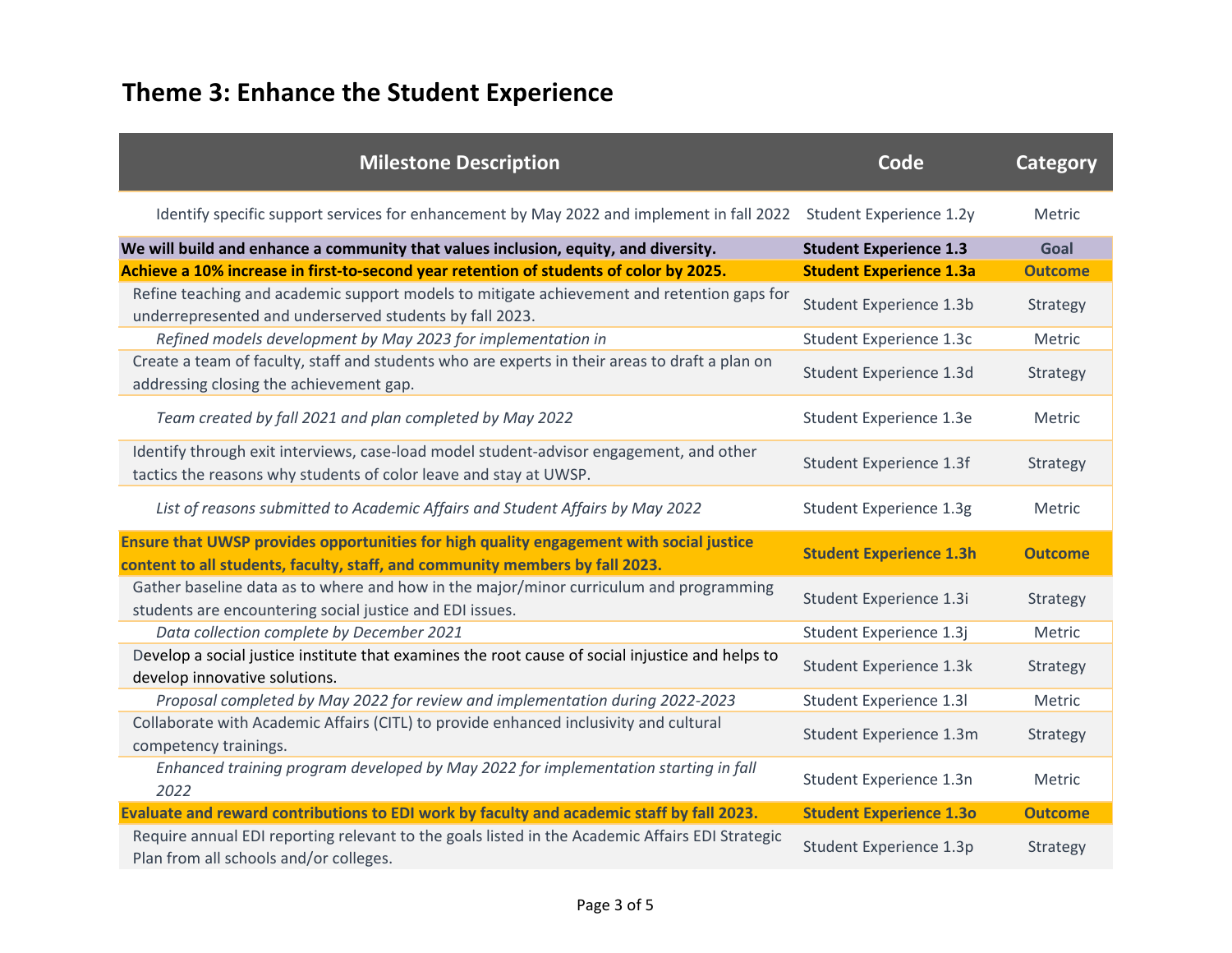| <b>Milestone Description</b>                                                                                                                                                                                                                                                         | Code                           | Category       |
|--------------------------------------------------------------------------------------------------------------------------------------------------------------------------------------------------------------------------------------------------------------------------------------|--------------------------------|----------------|
| Reporting template and timeline communicated to schools and/or colleges by spring 2022                                                                                                                                                                                               | Student Experience 1.3q        | Metric         |
| Add department, faculty and staff awards for contributions to EDI work to UWSP's annual<br>recognition process.                                                                                                                                                                      | Student Experience 1.3r        | Strategy       |
| New awards announced and nominations solicited by December 2021                                                                                                                                                                                                                      | Student Experience 1.3s        | Metric         |
| Make contributions toward EDI a mandatory metric for all annual personnel (P&T, merit, etc.)<br>and program reviews, and hold people accountable when no progress is made.                                                                                                           | Student Experience 1.3t        | Strategy       |
| Revise review process by December 2021 for implementation in 2022                                                                                                                                                                                                                    | Student Experience 1.3u        | Metric         |
| Improve recruitment and retention of underrepresented faculty and academic staff.                                                                                                                                                                                                    | <b>Student Experience 1.3v</b> | <b>Outcome</b> |
| Revise the role and mechanisms of course evaluations in order to minimize the effects implicit<br>bias, explicit racism, homophobia, transphobia, sexism, ableism, xenophobia, etc. from<br>students.                                                                                | Student Experience 1.3w        | Strategy       |
| Changes proposed by December 2021 for implementation in fall 2022                                                                                                                                                                                                                    | Student Experience 1.3x        | Metric         |
| Revive the Inclusive Teaching Fellows program by Fall 2022.                                                                                                                                                                                                                          | Student Experience 1.3y        | Strategy       |
| Program announced by December 2021 for fall implementation                                                                                                                                                                                                                           | Student Experience 1.3z        | Metric         |
| Upon review of retention and promotion data, make appropriate changes to departmental<br>supports, criteria, and processes related to employment to address equity gaps.                                                                                                             | Student Experience 1.3aa       | Strategy       |
| Review completed and changes communicated to departments by May 2022                                                                                                                                                                                                                 | Student Experience 1.3ab       | Metric         |
| Require all search committees to assess candidates' commitment to EDI.                                                                                                                                                                                                               | Student Experience 1.3ac       | Strategy       |
| Requirement integrated into search process by May 2022                                                                                                                                                                                                                               | Student Experience 1.3ad       | Metric         |
| Work with Human Resources to develop a robust best-practice plan to diversify all full-time<br>faculty and staff to better represent the student body population by employing new and novel Student Experience 1.3ae<br>approaches that realize and retain greater numbers of staff. |                                | Strategy       |
| Plan submitted by May 2022                                                                                                                                                                                                                                                           | Student Experience 1.3af       | Metric         |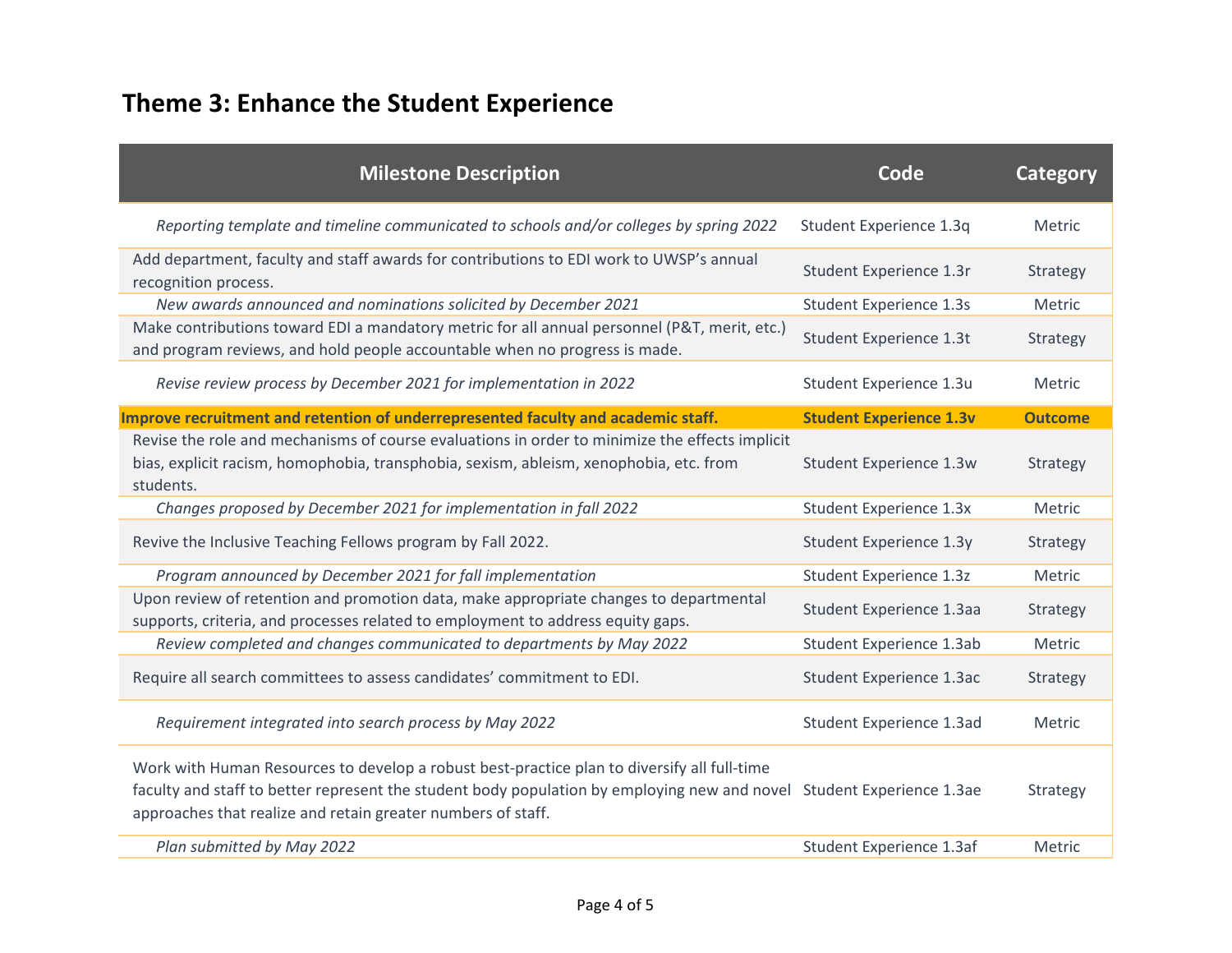| <b>Milestone Description</b>                                                                                                                                                          | Code                           | <b>Category</b> |
|---------------------------------------------------------------------------------------------------------------------------------------------------------------------------------------|--------------------------------|-----------------|
| We will create an enriched learning environment through the use of advanced evidence-based<br>practices and educational tools, innovative technologies, and equity-minded pedagogies. | <b>Student Experience 1.4</b>  | Goal            |
| Address curricular barriers to student success in their first two years.                                                                                                              | <b>Student Experience 1.4a</b> | <b>Outcome</b>  |
| Develop a proposal for mandatory mid-term grade reporting and present it as a policy to<br>Academic Affairs Committee.                                                                | Student Experience 1.4b        | Strategy        |
| Proposal submitted by December 2021                                                                                                                                                   | Student Experience 1.4c        | Metric          |
| Address administrative barriers to student success in the first two years.                                                                                                            | <b>Student Experience 1.4d</b> | <b>Outcome</b>  |
| Conduct a barrier audit on student personas to identify what inhibits retention.                                                                                                      | Student Experience 1.4e        | Strategy        |
| Barrier audit submitted by May 2022                                                                                                                                                   | Student Experience 1.4f        | Metric          |
| Investigate waitlist practices and make recommendations for changes in campus processes.                                                                                              | <b>Student Experience 1.4g</b> | Strategy        |
| Recommendations submitted by May 2023                                                                                                                                                 | Student Experience 1.4h        | Metric          |
| Conduct an audit on holds that inhibit registration to determine their necessity and impact.                                                                                          | Student Experience 1.4i        | Strategy        |
| Report submitted by May 2022                                                                                                                                                          | Student Experience 1.4j        | Metric          |
| Resume the UW-Stevens Point sabbatical program by January 2022 with financial resources to<br>support a minimum of four projects per year.                                            | <b>Student Experience 1.4k</b> | <b>Outcome</b>  |
| Approved sabbaticals                                                                                                                                                                  | Student Experience 1.4l        | Metric          |
| Develop a core set of intentional learning outcomes and programs to promote student<br>development within Student Affairs programs and services.                                      | <b>Student Experience 1.4m</b> | <b>Outcome</b>  |
| Create, promote, and emphasize the use of Student Affairs learning and program outcomes<br>into all co-curricular planning and programming                                            | Student Experience 1.4n        | Strategy        |
| Learning and program outcomes are integrated by May 2022                                                                                                                              | Student Experience 1.4o        | Metric          |
| Create, promote, and emphasize the use of Student Affairs programs outcomes into all co-<br>curricular planning                                                                       | Student Experience 1.4p        | Strategy        |
| Programming outcomes are integrated by May 2022                                                                                                                                       | Student Experience 1.4q        | Metric          |
| Create co-curricular record of achievement that is accessible to each student                                                                                                         | Student Experience 1.4r        | Strategy        |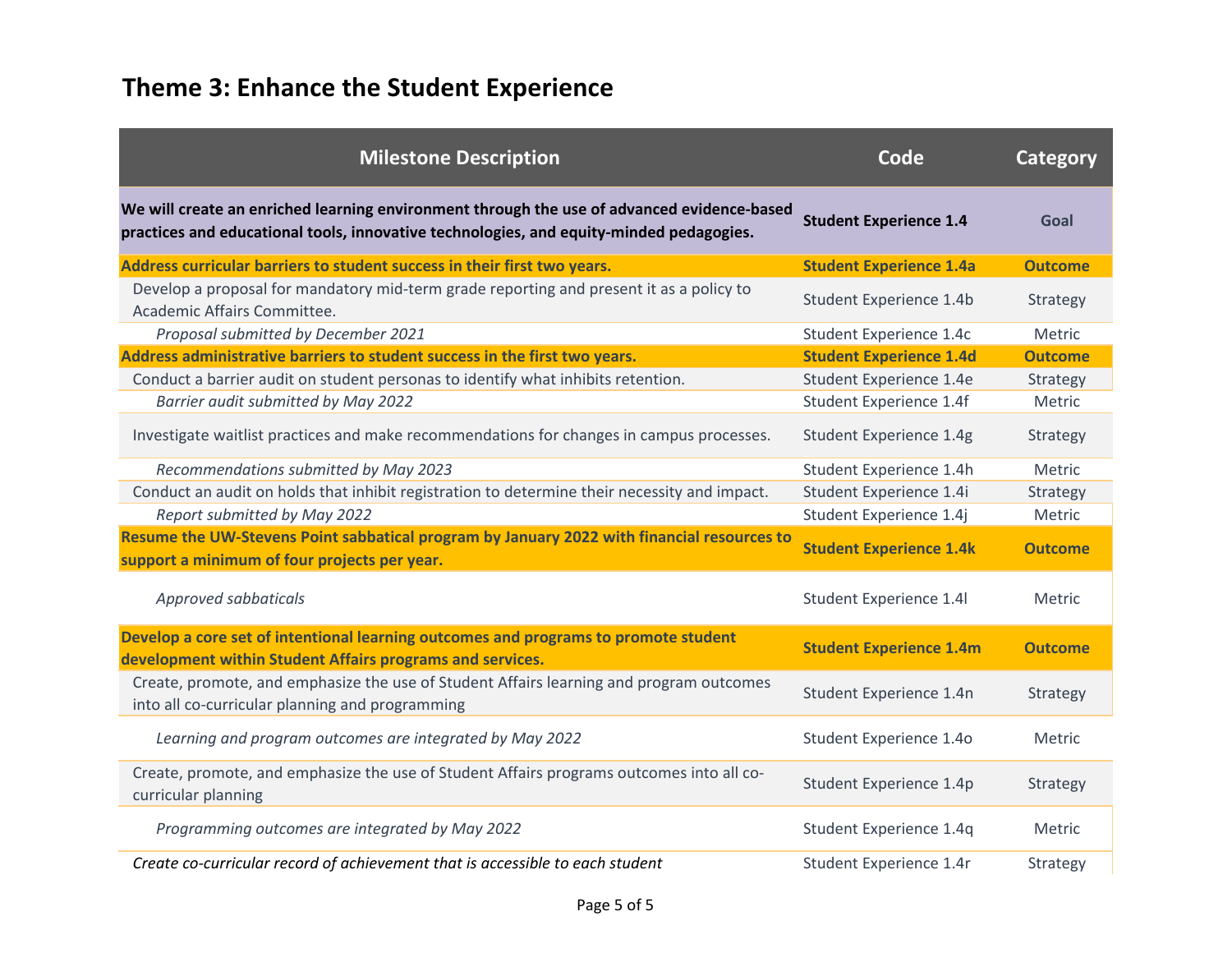#### **Theme 4: Serving our Internal and External Communities for Impact**

| <b>Milestone Description</b>                                                                                                                                                                                                          | Code                   | Category        |
|---------------------------------------------------------------------------------------------------------------------------------------------------------------------------------------------------------------------------------------|------------------------|-----------------|
| Goal 1: We will develop initiatives that promote (internal and external) community building,<br>emphasizing how we tell our stories to each other and to our stakeholders, and how we<br>experience community together.               | <b>Communities 1.1</b> | Goal            |
| Engage stakeholder group to develop and implement an interactive database tool/platform to<br>inventory current and future activities related to (internal and external) Community Building.                                          | Communities 1.1a       | Strategy        |
| Develop a year-round institution wide public relations campaign highlighting work related to<br><b>Community Building.</b>                                                                                                            | Communities 1.1b       | Strategy        |
| Create benchmarks for messaging reach, impact and engagement                                                                                                                                                                          | Communities 1.1c       | Metric          |
| 26 press releases per year with structure in place to sustain engagement                                                                                                                                                              | Communities 1.1d       | Metric          |
| Develop and implement strategies to promote values and community building impact<br>messages to a national audience (e.g. university awareness, institutional impact, social<br>mobility ranking)                                     | Communities 1.1e       | Metric          |
| Develop an annual community impact report (Stevens Point, Marshfield and Wausau)                                                                                                                                                      | Communities 1.1f       | Strategy        |
| Goal 2: In our internal and external collaborations, we will focus on our commitment to be<br>more inclusive and promote equity and diversity.                                                                                        | <b>Communities 1.2</b> | Goal            |
| Establish baseline of current community Equity, Diversity, and Inclusion (EDI) outreach<br>activities to create benchmark for years 2-5 expansion efforts. Leverage and segment data to<br>assess impact for underserved communities. | Communities 1.2a       | <b>Strategy</b> |